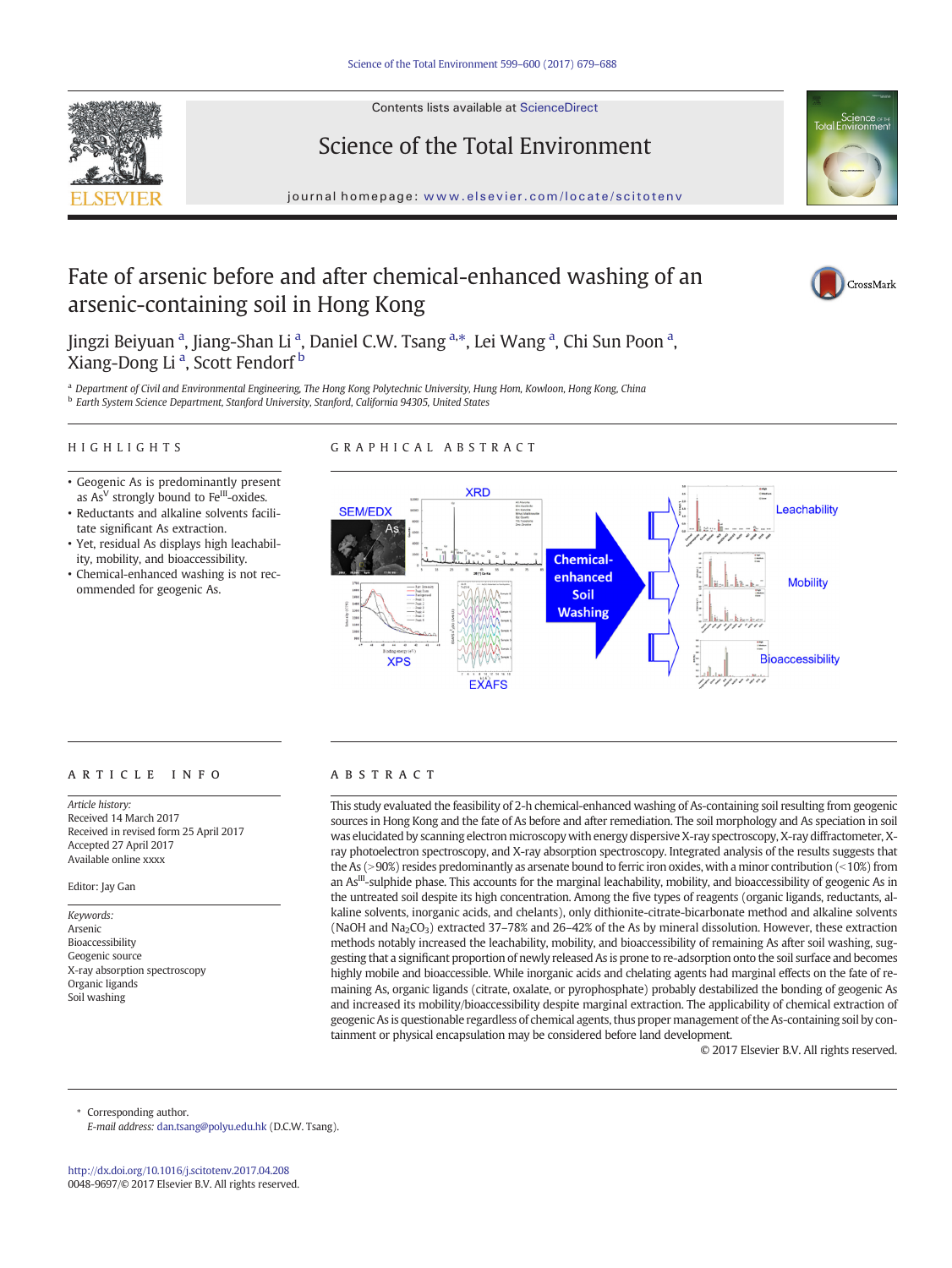### 1. Introduction

Arsenic is toxic and one of the priority pollutants listed by US Environmental Protection Agency. In China, As is one of the major contaminants in soil where over 2.7% the surveyed soil samples exceeded the national standard according to a nationwide land survey conducted in 2014 ([Zhao et al., 2015](#page--1-0)). The anthropogenic sources of As in soils include smelting, mining, coal combustion, use of herbicides/pesticides, use of wood preservatives, and industrial production of steel and glass [\(Alam et al., 2001](#page--1-0)). The natural sources for As in soils result from the weathering of primary and secondary As-containing minerals that are associated with sulphur or other ores, such as realgar ( $\alpha$ -As<sub>4</sub>S<sub>4</sub>), arsenopyrite (FeAsS), arsenolite ( $As<sub>2</sub>O<sub>3</sub>$ ), and scorodite (FeAs $O<sub>4</sub>·H<sub>2</sub>O$ ) ([Smith](#page--1-0) [et al., 1998; Wang and Mulligan, 2006\)](#page--1-0).

Although the As bound with minerals is considered relatively stable, its geochemical behavior depends on the As speciation and redox conditions ([Stuckey et al., 2015a\)](#page--1-0). Surface complexes of arsenite are more labile than its oxidized counterpart, arsenate ([Kocar et al., 2006;](#page--1-0) [Tufano et al., 2008](#page--1-0)), whereas As in both exchangeable and amorphous Fe oxides fractions may be available for plant uptake and pose adverse effects on human health [\(Niazi et al., 2011; Palumbo-Roe et al., 2015\)](#page--1-0). To remove the As from the soil, chemical-enhanced extraction techniques (e.g., soil washing/leaching/flushing and phytoextraction) and immobilization techniques (e.g., stabilization by soil amendments and phytostabilization) are commonly investigated and employed in the field-scale remediation projects [\(Lestan et al., 2008; Lo et al., 2011;](#page--1-0) [Bolan et al., 2014; Tsang et al., 2014; Beiyuan et al., 2016](#page--1-0)). Ex-situ soil washing is one of the most suitable technologies because it directly removes contaminants from the soil and minimizes the long-term monitoring requirements. Inorganic acids, alkaline solvents, reductants, organic ligands, salts, chelants, and surfactants are commonly used in the soil washing for extracting metal(loid)s ([Dermont et al., 2008; Yan](#page--1-0) [et al., 2010; Voglar and Lestan, 2013; Im et al., 2015](#page--1-0)).

Proven success of As extraction by chemical-enhanced soil washing has been reported in large-scale applications, such as U.S. Superfund sites ([US ACE, 2011\)](#page--1-0), and the latest research studies [\(Wei et al., 2016](#page--1-0): [Lee et al., 2017; Wang et al., 2017a\)](#page--1-0). However, after chemicalenhanced washing, the remaining metal(loid)s in the treated soils were destabilized, which resulted in undesirable increase in their mobility and bioaccessibility [\(Tsang et al., 2013; Beiyuan et al., 2016;](#page--1-0) [Beiyuan et al., 2017a](#page--1-0)). [Kim et al. \(2015\)](#page--1-0) showed that  $As<sup>III</sup>$  was readsorbed on the newly formed Fe oxides after washing by dithionite, accounting for the enhanced lability of remaining As. Residual lability and change in speciation/distribution of metal(loid)s in the treated soil may arouse environmental concerns, while only a few studies evaluated the fate of remaining As in the treated soils associated with anthropogenic contamination ([Tsang et al., 2013; Tsang and Hartley, 2014; Wang](#page--1-0) [et al., 2017b\)](#page--1-0).

Soil minerals play significant roles in affecting the As mobility and bioavailability in soil, especially for the Fe/Mn/Al oxides [\(Masue-Slowey](#page--1-0) [et al., 2011; Ying et al., 2012; Kim et al., 2014; Lee et al., 2016](#page--1-0)). To extract As from soil, it is crucial to enhance the dissolution of oxide minerals. Organic ligands, such as pyrophosphate, citrate, and oxalate, can be applied to promote soil mineral dissolution, especially for oxalate that has a mild capacity of reduction [\(Qiu et al., 2010; Wei et al., 2016\)](#page--1-0). Meanwhile, organic ligands have relatively low impact on the physical, chemical, and biological properties of soil because they can be naturally released by microbes and plants in the rhizosphere. If a high extraction efficiency is needed, chemically aggressive methods using dithionite-citrate-bicarbonate (DCB) or acidified hydroxylamine hydrochloride prove to be effective for dissolving Fe/Mn oxides minerals by reduction [\(Kim et al.,](#page--1-0) [2015; Beiyuan et al., 2017b\)](#page--1-0). In addition, widely studied synthetic chelants such as EDTA (ethylenediaminetetraacetic acid) and EDDS ([S,S]-ethylenediamine-N,N′-disuccinic acid) can dissolve Fe/Mn-oxides and extract a part of oxide-bound metal(loid)s in soil [\(Nowack, 2002;](#page--1-0) [Tsang et al., 2009; Yip et al., 2009\)](#page--1-0). Besides, inorganic acids and alkaline solvents are often employed for As extraction by mineral dissolution and anion exchange in large-scale applications ([Jang et al., 2007; Wei](#page--1-0) [et al., 2016\)](#page--1-0). However, nearly all of the studies in the literature were conducted on soils that had been contaminated by anthropogenic sources, such as industrial and agricultural activities. It remains uncertain about the effectiveness of chemical-enhanced washing for soil containing elevated concentrations of arsenic due to geogenic sources as well as the fate of remaining As in the treated soil.

Therefore, this study selected the above five groups of chemical agents for ex-situ washing of As-containing soil resulting from natural geological formations in Hong Kong, China. Besides the extraction efficiency of total As, the treated soil samples were evaluated for the leachability, mobility, and bioaccessibility of remaining As in the soil. The soil morphology and As speciation in soil were also characterized by scanning electron microscopy with energy dispersive X-ray spectroscopy (SEM-EDX), X-ray diffractometer (XRD), X-ray photoelectron spectroscopy (XPS), and X-ray absorption spectroscopy (XAS).

### 2. Materials and methods

### 2.1. Characterization of geogenic As in soil

Soil samples were collected from Northeast New Territories of Hong Kong, China. Subsamples (every 0.5 m) of 18 boreholes from 0.5 to 35 m below ground surface were analyzed for the concentration of As. The soil columns for individual sample analysis were wrapped using cling film and capped on site, transported to the laboratory on ice, and stored at −20 °C until freeze-drying before microscopic and spectroscopic analysis. According to the risk-based remediation goals (RBRGs) of Hong Kong [\(HK EPD, 2011\)](#page--1-0), the above samples were divided into three groups based on the As concentrations: high level (i.e., exceeding RBRGs of 196 mg kg<sup> $-1$ </sup> for industrial land use), medium level (i.e., exceeding RBRGs of 73.5 mg  $kg^{-1}$  for public parks), and low level (i.e., exceeding RBRGs of 21.8 mg  $kg^{-1}$  for urban/rural residential use), respectively. After grinding, sieving through 2 mm, and homogeneous blending of the individual soil samples into three composite samples for subsequent experiments, the total concentrations of As in the soil samples were analyzed by inductively coupled plasma optical emission spectroscopy (ICP-OES, SPECTROBLUE) after acid digestion by concentrated  $HNO<sub>3</sub>$ and  $HClO<sub>4</sub>$  at a volume ratio of 4:1 [\(Wong et al., 2002](#page--1-0)). The three composite samples contained 347, 101, and 55.8 mg  $kg^{-1}$  of As, and named as high level (H), medium level (M), and low level (L), respectively. The soil pH values were  $4.5$  (H),  $4.5$  (M), and  $5.9$  (L).

To study the soil characteristics, three individual soil samples (O1, O2, and O3) with high concentrations of As (935, 1366, and 749 mg kg<sup>-1</sup>) were selected for As speciation analysis. The morphology and elemental mapping of the selected soil samples were studied by SEM-EDX (JEOLJSM-6490), while the crystalline-phase mineralogy of the soil samples were studied by a high resolution powdered XRD (Rigaku SmartLab). The As speciation was investigated by XPS (Kratos AXIS Ultra DLD) equipped with monochromatic Al Kα X-ray. A broad scan was achieved using 50 eV pass energy, while a narrow high resolution scan of As3d was obtained using 20 eV pass energy. The As3d spectra were fitted by a curve-fitting software (XPSPEAK41) and calibrated to the binding energy of  $C^{1s}$  at 285 eV. The spectra were fitted by a least-squares procedure with peaks of 20% of the Lorentzian-Gaussian peak shape after subtraction of the Shirley baseline. The sub-peaks were identified by comparison of their binding energies with values collected from literature [\(NIST, 2012](#page--1-0)).

The XAS measurements were performed at a beam line of 11-2 at the Stanford Synchrotron Radiation Lightsource, under storage ring conditions of 500 mA current at energy of 3 GeV. The freeze-dried and finely pulverized samples (labelled 1–8) were placed in aluminum holders as pressed powders and held in place using low-density polyamide tape. Energy calibration was done by taking the Au LIII (11,919.0 eV) absorption edge from a standard metal Au foil. The Au Foil spectra were